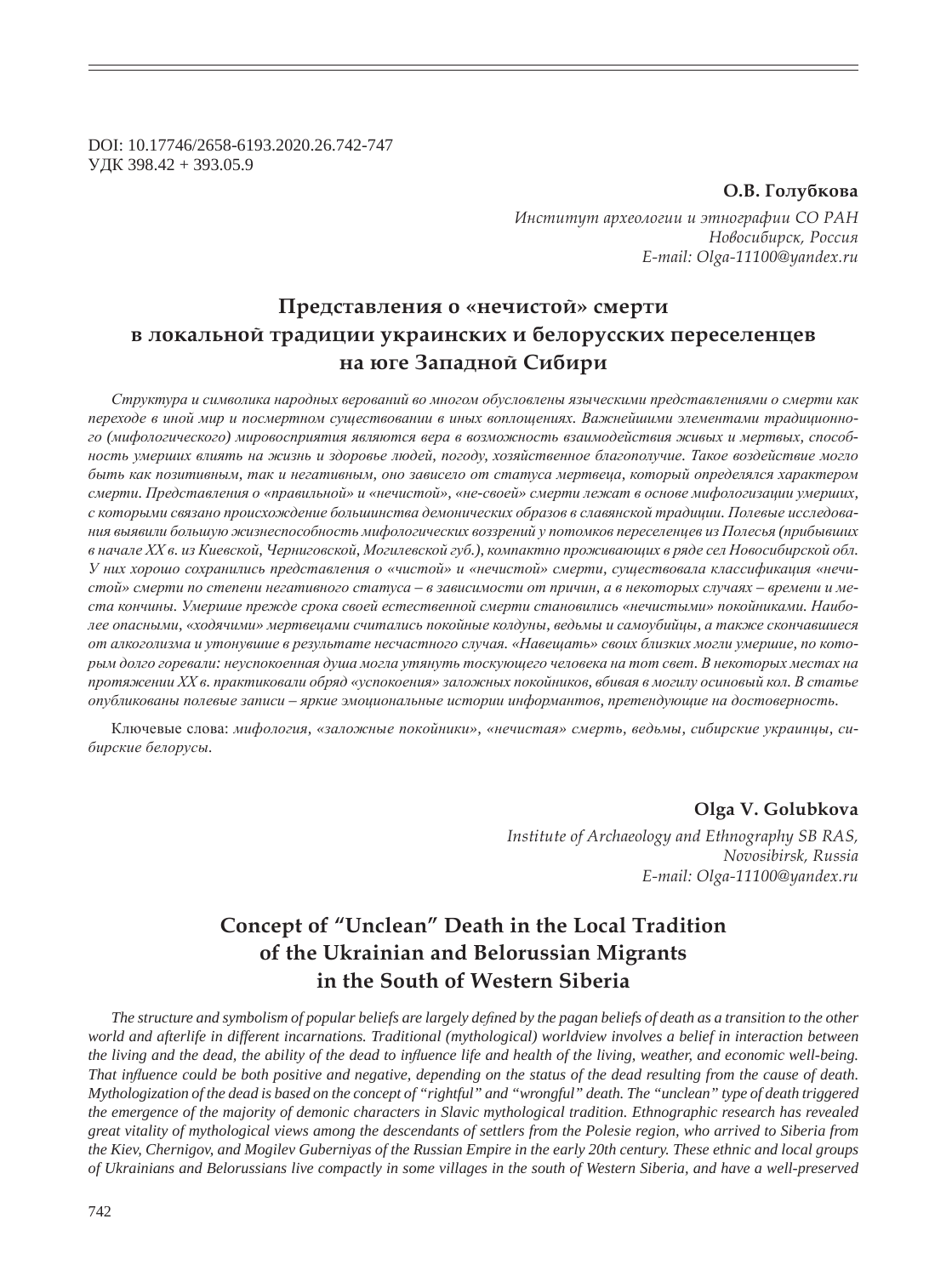*concept of "clean" and "unclean" death. "Unclean" death had varying degrees of negative status depending on its cause, time, and place. Those who died before the time of their natural term of life would become the "unclean" deceased. The most dangerous, "walking dead," were the deceased sorcerers, witches, as well as persons who committed suicide, drowned (by accident or from suicide), or died of alcoholism. It was believed that they could leave their graves and frighten people. The dead for whom their relatives grieved greatly and for a long time could also come back to visit their homes. The ritual of "pacifying" the restless dead, when a sharp aspen stick was stuck into the grave, was practiced in some places throughout the 20th century. The article presents field records in the form of vivid stories told by the respondents.* 

Keywords: *mythology, restless dead, "unclean" death, witches, Siberian Ukrainians, Siberian Belorussians.*

Мифологизация умерших – один из наиболее продуктивных механизмов создания демонических образов в славянской традиции. В его основе лежит универсальное для славянского сознания представление о «правильной» и «нечистой», «несвоей» смерти [Народная демонология..., 2012, с. 7]. Мировоззренческий и обрядовый комплекс, включающий похороны, представления о загробном мире и посмертном существовании, а также ограничения для различных категорий умерших можно назвать «правилами смерти». Ключевым элементом «правил смерти» является определение условий «хорошей» и «плохой» смерти, «правильных» и «неправильных» мертвецов и погребений. Тем самым задаются «топические представления» о достойной смерти и связанных с ней обстоятельствах для данного сообщества и регламентируются последствия для нарушивших эти предписания [Морозов, Ткачук, 2019, с. 11].

Среди этнографических источников по народным верованиям восточных славян в Сибири особое место занимают материалы, собранные в селах, где компактно проживают потомки переселенцев из Киевской, Черниговской, Могилевской губ. Эти губернии были частью Полесья обширной территории, охватившей южную часть Белоруссии, северную и северо-западную части Украины, отдельные районы Брянской обл. России. Регион отличается особенным этнокультурным колоритом, поскольку полесская традиция до самого последнего времени прекрасно сохраняла в себе многие архаичные элементы славянской культуры, полностью или частично утраченные в других местах. Археологи, антропологи, этнографы и лингвисты выявили ряд признаков, которые позволили отделить население полесской зоны от белорусских и украинских территорий [Народная демонология..., 2010, с. 9–11]. В селах, где компактно проживали украинские и белорусские переселенцы рубежа XIX–XX вв. в Сибири, также хорошо сохранилась целостная система мировоззренческих традиций и обрядов, которая на протяжении более ста лет передавалась из поколения в поколение.

Цель работы заключалась в выявлении специфики представлений о «нечистой» смерти, «заложных покойниках» (согласно терминологии, предложенной Д.К. Зелениным для обозначения умерших прежде срока своей естественной смерти или покойных колдунов, ведьм [1995, с. 39-41]) и способах борьбы с ними у сибирских украинцев и белорусов. Основным источником исследования стали полевые материалы автора (ПМА\*). Ставились задачи провести сравнительный анализ текстов с аналогичными сюжетами исходных регионов, определить степень сохранности народных верований и выяснить причины их актуализации.

Поскольку «структура традиционной обрядности, ее символика, функциональная сущность, предметный состав во многом обусловлены языческими представлениями о вечном мире предков, взаимосвязях его с миром живых на земле, о многостороннем воздействии предков на земную жизнь потомков» [Велецкая, 2003, с. 10], важнейшими элементами мифологического мировосприятия были представления о смерти и посмертном существовании. Смерть считалась исходной точкой, определяющей дальнейшую судьбу умершего. Характер смерти прогнозировал дальнейший статус покойного, показывал, в каком направлении может происходить его взаимодействие с живыми - войдет ли покойный в сонм предков-благодетелей или станет вредоносным мертвецом. «Умершие "своей" смертью почитались как предки, "не-своей" – избегались как существа демонической природы, заложные» [Седакова, 2004, с. 39].

Из ряда мифологических сюжетов (по ПМА) выделяется группа нарративов о «страшных покойниках» и способах борьбы с ними. Истории отличаются большой эмоциональностью и претензией на достоверность. Для этнографии эти тексты интересны тем, что демонстрируют большую жизнеспособность мифологических воззрений: описываемые события происходили во второй половине XX – начале XXI в. То есть можно говорить о непрерывной традиции сохранения и актуализации народных верований у исследуемых этнолокальных групп.

 $*$ Полевые материалы автора (ПМА) – дневники этнографических экспедиций ИАЭТ СО РАН (личный архив) 2000–2019 гг.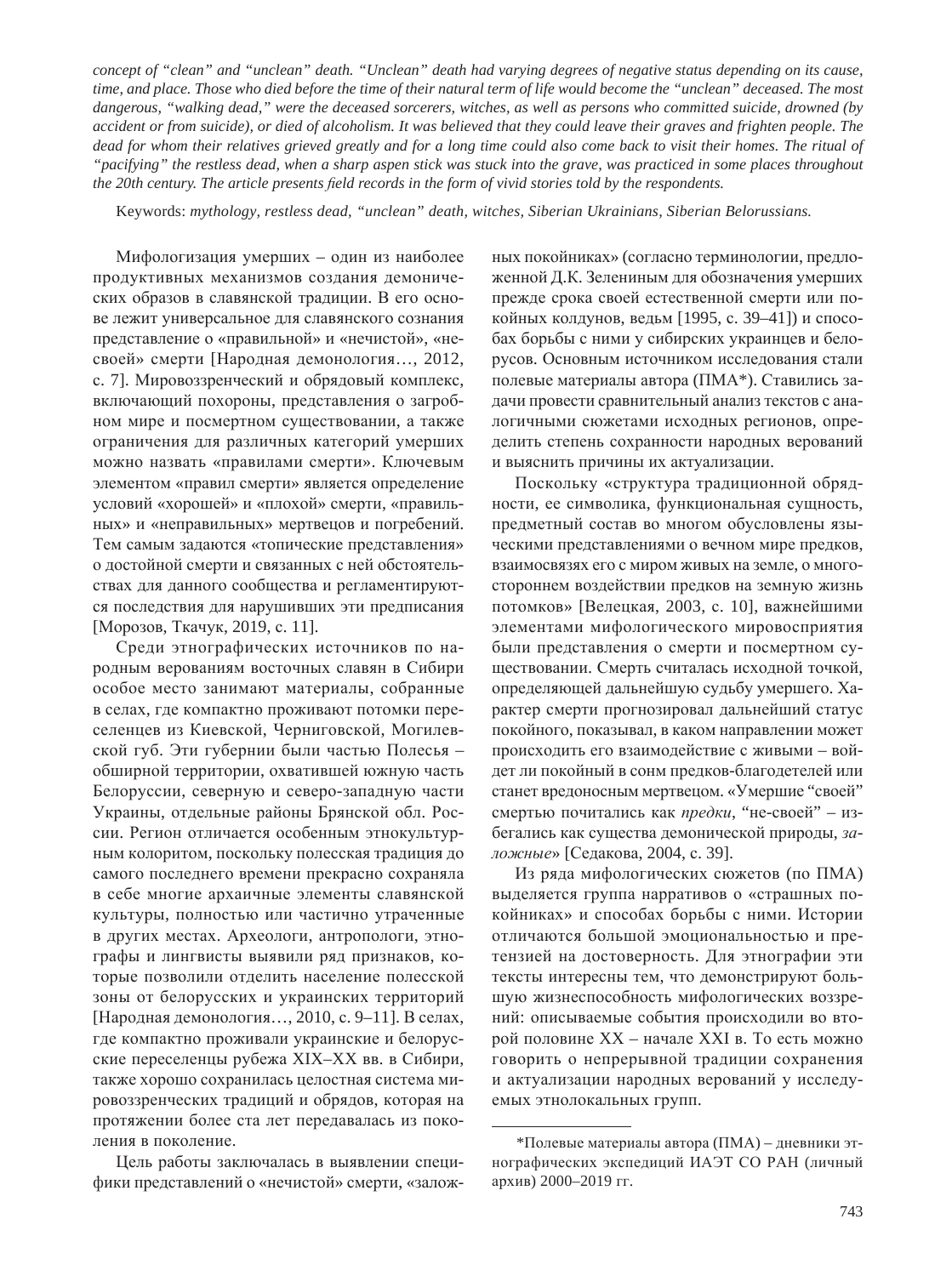У жителей ряда сел Новосибирской обл. – потомков переселенцев начала XX в. из Киевской, Черниговской, Могилевской губ. – сохранились представления о «чистой» и «нечистой» смерти. Также существовала классификация «нечистой» смерти по степени негативного статуса – в зависимости от причин, а в некоторых случаях времени и места кончины. «Хорошей»/«чистой» смертью считался естественный уход из жизни в преклонном возрасте. Умереть во время Великой недели (следующей после Пасхи) многие считали благом и божественной милостью. На Великой неделе даже самые грешные души попадают в рай (ПМА: с. Белое, Карасукский р-н, 2019, *полтав*.). Синтез языческих представлений о «хорошей» смерти и благоприятном (с христианской точки зрения) времени кончины в пасхальную неделю для восточных славян универсален, эти верования стали частью народно-православных традиций. Истории о неупокоенных мертвецах никаким образом не вписываются в христианство даже в его народном понимании, далеком от канона. Тем не менее сюжеты несказочной устной прозы о «ходячих» покойниках и близких им персонажах широко известны [Народная демонология..., 2012, с. 15–465], в Западной Сибири они активно воспроизводятся у украинских, белорусских и южнорусских переселенцев. Вижу около могилы сидит бабка с распущенными волосами. Глаза лупатые, смотрит на  $\mu$ еня. Я перекрестилась, бабка мне погрозила паль*цем и исчезла...* (ПМА: д. Петропавловка, Маслянинский р-н, 2016, *чернигов*.).

«Плохой»/«нечистой» смертью считалась преждевременная кончина, а ее причины могли определить уровень негативного статуса покойного. К категории «самых страшных мертвецов» относили умерших ведьм и колдунов, полагая, что после смерти они обретают большую силу и становятся более опасными, чем были при жизни. Объясняли также, что телами колдунов и ведьм после их смерти завладевает нечистая сила, она поднимает их из могил. *После смерти ведьма еще страшней* становится, из могилы встает, по воздуху лета*ет* (ПМА: с. Морозовка, Карасукский р-н, 2019,  $\kappa$ иев.). Колдовец як помре, начал вставать из могилы. Ходил тут к одной жинке, она зачахла и по- $\mu$ *мерла* (ПМА: там же, киев.). Жили в Покровке бабка  $c$  дедом, говорили, будто они с нечистой силой дела  $u$ мели. У них дом на отшибе стоял. Как они помер*ли, оба в один год, друг за другом, стало в деревне* **что-то чудиться.** Будто видели, как ночью с клад- $6$ ища два огненных шара к их дому прилетали  $u$  в окнах свет горел. А после этого в деревне что $m$ о нехорошее случалось. Один человек покалечился, у других корова сдохла, стало много несчастных

случаев. Потом этот дом сожели и сразу всё пре*кратилось* (ПМА: с. Прямское, Маслянинский р-н, 2018, могилев.).

Не менее страшными покойниками, чем колдуны, становились самоубийцы. Повсеместно сохранились представления о самоубийстве как самой «нечистой» смерти. «Архаическая мотивировка самоубийства как "неизбытого века" вытеснилась или подкрепилась новым христианским представлением о тягчайшем грехе самоубийства» [Седакова, 2004, с. 47]. Следующими по степени опасности считались утопленники и умершие от алкоголизма. Удавленники – самая нечистая смерть. Кто на себя руки наложил или от пьян $c$ тва скончался, не могут сразу успокоиться, будут после смерти ходить (ПМА: с. Борково, Маслянинский р-н, 2016, *чернигов*.). Смерть в воде, даже если не была суицидом, наделялась более высоким негативным статусом, чем кончина от других несчастных случаев. Вероятно, потому что вода воспринималась как дорога в нижний мир, а водоемы были «населены» его обитателями. Утонувших людей считали похищенными нечистой силой. Утопленники могли стать блуждающими мертвецами или представителями нежити (русалками, болотными духами). Также как колдуны, самоубийцы и «опойцы», утопленники могли влиять на погоду: вызывать проливные дожди, град, заморозки или засуху [Зеленин, 1995, с. 108, 110-120]: «причиною холодных ветров служит захоронение в землю утопленника» [Там же, с. 115]. Для избавления от засухи во многих местах поливали могилы «заложных покойников», вызывая дождь [Там же, с. 113–117]. Сибирские украинцы и белорусы причины засухи связывали с утонувшими, они не касались других категорий «нечистых мертвецов». Могилы утопленников поливали водой, чтобы вызвать дождь. По-видимому, представления о влиянии «заложных покойников» на погоду сохранились уже в редуцированном виде и касались только утопленников, семантическая связь с водой и дождем которых наиболее очевидна. Один год дож- $\partial e\check{u}$  не было, мы ходили на кладбище, там один у нас утонул. Мы могилу утопленника поливали. Утопленника полить, тогда дождь пойдёт. Мы  $\mu$ а кладбище были, у нас была полторашка с во- $\partial$ *ой.* Мы пришли к могиле, вот эту воду полили,  $2080$ рим: давай, дождя нам посылай! Назавтра смотрим, и дождь пошел (ПМА: с. Корнилово, Болотнинский р-н, 2019, гомель.). Умершие «до срока» в результате несчастного случая, болезни или убитые также причислялись к числу покойников с негативным статусом, но их считали менее опасными. Чаще всего они пугали, не причиняя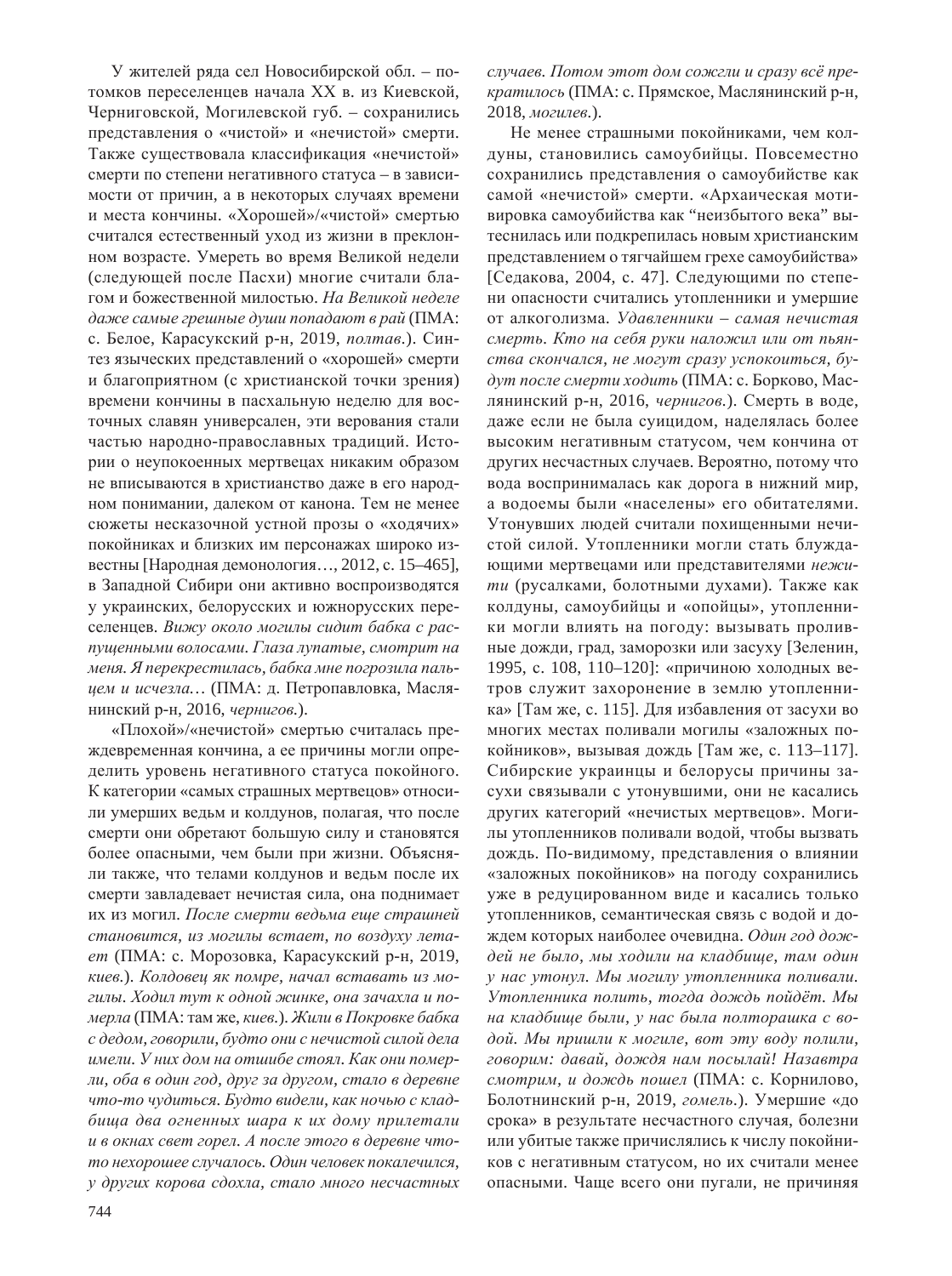большого вреда. Как Васю похоронила, первый год **каждую ночь слышала, как он приходил. Лягу на**  $$  $pa$ здирает железными когтями. Смотрю в окно,  $Hukozo$  *Hem.* Это его душа ходит, мается неприкаянная (ПМА: с. Петропавловка, Маслянинский р-н, 2016, *чернигов*.).

«Нечистые» мертвецы могли стать «ходячими» покойниками, но это происходило не всегда. Иногда могли «ходить» умершие, по которым сильно горевали. Долго оплакивать покойного считалось опасным, поскольку сильная эмоциональная привязанность удерживала его рядом с домом, не давала душе успокоиться и перейти в иной мир. Неуспокоенная душа, также как и «нечистый» покойник, могла утянуть близких людей на *тот свет*. Считалось также, что ходит не сам покойник, а в его тело вселяется нечистая сила. У ней муж помер, она по нём сильно  $y$ бивалася, была замученная и померла. Говорили, это он, муж её каждую ночь к ней приходил (ПМА: с. Морозовка, Карасукский р-н, 2019, *киев.*). *Ходил* по селу мрэц, его нечистая сила водила (ПМА: там же, *киев*.). У киевских переселенцев сохранились представления о том, что «ходячими» мертвецами (русалками) становились умершие на граной неделе (после Троицы), в день «русалки». Умерла девоч**ка** маленькая или подросток в тот день, в русалки.  $a$ *Бабушки сидят на похоронах и говорят – ну теперь <i>ына русалкой станет* (ПМА: там же).

Из опасности «заложных покойников» вытекаюшим обстоятельством была необходимость их изоляции при помощи превентивных ритуальномагических практик и особых способов захоронения [Морозов, Ткачук, 2019, с. 12–13]. В начале XX в. «нечистых» покойников хоронили отдельно, за территорией кладбища, в некоторых местах этот обычай продлился до середины века. *Кто ɧɟɱɢɫɬɨ ɭɦɟɪ, ɯɨɪɨɧɢɥɢ ɡɚ ɤɥɚɞɛɢɳɟɦ, ɡɚ ɨɝɪɚɞɨɣ,*   $ma$ м была канавка вырыта, так за этой канавкою (ПМА: с. Морозовка, Карасукский р-н, 2019, *киев*.).  $T$ аких, кто утопится, повесится, шепотуньев раз- $H$ ЫХ ХОРОНИЛИ ОТО СЛЬНО. БЫЛО СТАРОЕ КЛАД бИЩЕ, СО- $\epsilon$ есем отдельное для таких. Пила молодая женщина и померла от пьянства, её тоже в тот угол похо*ронили* (ПМА: там же, *киев*.).

Орудиями борьбы со «страшными покойниками» кроме универсальных (креста, иконы, молитвы, святой воды) был осиновый кол. Кол забивали в могилу, не раскапывая. Рассказы о том, что даже в конце XX в. существовала практика «усмирять» осиновым колом активных мертвецов с высоким негативным статусом, были записаны в ряде сел у переселенцев из областей украинского и белорусского Полесья. Удавленников нельзя отпевать.  $A$  его отпели. Но не помогло, он как ходил, так  $u$  ходит. Пришлось вбивать в могилу осиновый кол, чтобы успокоить (ПМА: с. Борково, Маслянинский р-н, 2016, чернигов.). Мимо кладбища страш $ho$  идти, можно мертвеца встретить, кто умер  $\delta$ *om нечистой смерти – самоубийца или пьяница. Та* $kue$  мертвецы вылазят и пугают, пока им кол в могилу не воткнут (ПМА: там же, чернигов.). Рань- $\mu$ е здесь ведьма жила, люто колдовала. Её мать из Белоруссии приехала. Говорили, что там всё на  $u$ епотках делается. Эта ведьма людей и скоти- $Hy$  портила. Она долго умирала, мучилась. Её дочь  $ca$ ма рассказывала, когда мать умирала, у неё изо  $pma$  выскочила чёрная жаба и в окно упрыгала. Ей  $\boldsymbol{\epsilon}$  могилу забили осиновый кол (в 1979 г.). Это с согласия её детей сделали (ПМА: с. Верх-Коён, Искитимский р-н, 2000, гомель.).

Яркая история о «нечистом покойнике» была записана со слов участницы событий (1952 г.р.), которая в 1993 г. организовала в своем селе проведение обряда «успокоения» покойного мужа, скончавшегося от алкоголизма. Этот эмоциональный рассказ, наполненный живописными подробностями мистических переживаний, заслуживает публикации большого фрагмента интервью.

 $K$ огда я похоронила своего третьего мужа  $\langle ... \rangle$  он стал ко мне по ночам ходить. Придет  $\mu$  встанет возле косяка в спальне. Умер он в трико  $\alpha$  голым торсом. В таком виде и приходил. Лезет  $\kappa$ о мне, щекочет, пристаёт. Я маме рассказала,  $M$ ама пришла, перекрестила мне все окна и двери  $c$  молитвой. Она людей лечила, знала все молит- $\varepsilon$ ы и заговоры. Вот легла я спать, ровно в 12 ча- $\cos$  просыпаюсь и вижу, что он в окно смотрит  $\mu$  пальцем мне грозит. Ходит вокруг дома, во все  $\alpha$ кна заглядывает. Не смог он пройти ни в дверь,  $H\alpha$  в окно, влез в трубу. Трубу мама не закрестила. Залез и встал опять у косяка, руки на груди скре $c$ тил, на меня смотрит. Простоял так до 4 часов утра, не давал мне спать. Что делать? Надоело  $MHe$  каждую ночь мучиться, нужно его успокоить. *ɍɦɟɪ ɨɧ ɧɟɱɢɫɬɨɣ ɫɦɟɪɬɶɸ, ɡɚɩɢɥɫɹ. ɋɚɦɨɭɛɢɣɰɵ*  $\mu$  *me*, кто от пьянства умирает, не могут на том  $c$ вете успокоиться, выходят из могил и живых из- $\alpha$ *водят. Собрала я по деревне восемь человек, чтобы* поехали на кладбище забивать кол. Только стали  $M$ ы засекать кол, на всех нас обрушился ком сне $ea.$  Молитву прочитали, засекли кол как надо, вер*ɲɢɧɨɣ ɜɧɢɡ. ɉɨɟɯɚɥɢ ɧɚ ɤɥɚɞɛɢɳɟ, ɚ ɤɨɧɶ ɧɟ ɢɞɺɬ.*  Встаёт на задние ноги и бьет передними, разво $pa\nu$ ивается. А конь хороший, смирный был. Ког- $\partial a$  собирались, я перекрестила всех людей и свя $m$ *ой водой спрыснула, а коня не догадалась. Конь*  $Hukak$  *He udëm. Тогда взяли кол и дальше пешком*  $nouxu$ . Стали вбивать кол в могилу, он не вбива $emcs$ , щепится. Стали вбивать с молитвой при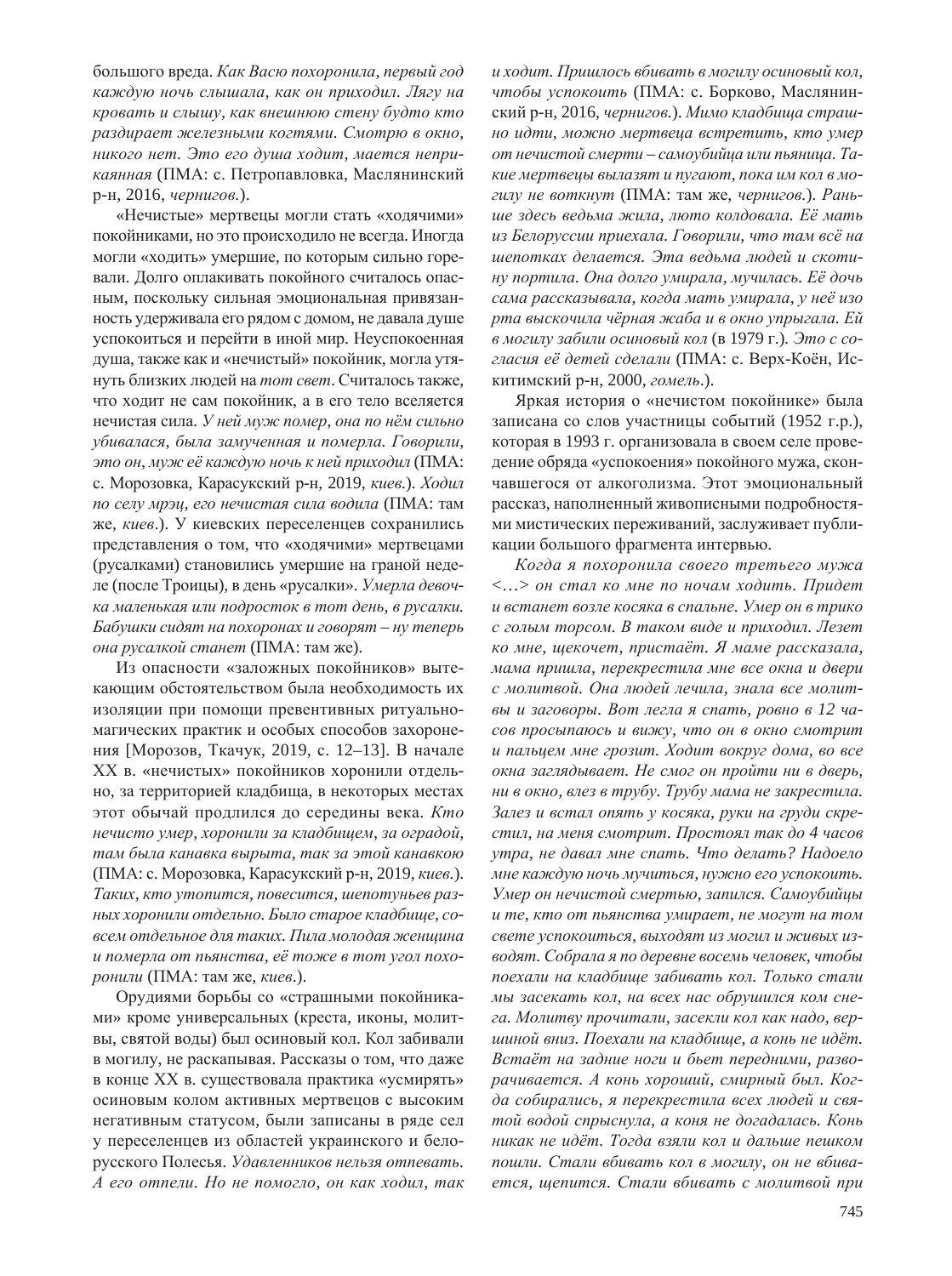$\kappa$ аждом ударе, тогда кол легко вошёл. После этого покойник перестал ходить. Но когда мы с кладби*ɳɚ ɟɯɚɥɢ, ɧɚ ɨɛɪɚɬɧɨɦ ɩɭɬɢ ɤɨɧɶ ɛɟɫɢɥɫɹ. ȼɪɟɡɚɥ* $c$ я в баню, сшиб себе плечо. Как будто взбесился,  $\mu$ е подпускал хозяина. Стали мы освящать коня  $c$ вятой водой с молитвой. Произносим: «Во имя **утца и сына и святого духа» – это печать, кото** $pa$ я отворяет любые двери и творит чудеса. Толь $k$ *о эти слова произнесли, поднялась тысяча черных*  $\epsilon$ орон, закрыли всё небо над нами (ПМА: с. Борково, Маслянинский р-н, 2016, чернигов.).

Еще одна содержательная история записана со слов близкой знакомой героини рассказа. В Бура- $\mu$ ово жила ведьма, у неё был сын. Тот сын же*ɧɢɥɫɹ, ɚ ɧɟɜɟɫɬɤɚ ɫɢɥɶɧɨ ɧɟ ɩɨɧɪɚɜɢɥɚɫɶ ɫɜɟɤɪɨɜɢ,*  **невзлюбила её лютой ненавистью. Невестку звали** Анна, я её хорошо знала. Свекровь ей делала вся $xue$  *гадости, а сын этой ведьмы тоже кое-что* знал. Не давал матери свою жену изводить, заступался. Вот однажды сына дома не было, при*ɧɟɫɥɚ ɫɜɟɤɪɨɜɶ ɧɟɜɟɫɬɤɟ ɩɟɥɶɦɟɧɟɣ ɭɝɨɫɬɢɬɶ. Ⱥɧɧɚ*  $H$ емножко поела и стало ей плохо, прямо умирает. Вернулся домой муж, посмотрел на пельмени и го- $\epsilon$ орит: ну всё понятно. И пошёл к матери. Прибе- $\frac{\partial f}{\partial x}$  *жала свекровь и давай у Ани прощения просить,*  $H$ а коленях вымаливала. Сказала, что она в этих пельменях ей что-то на смерть сделала, нагово $pu$ ла на них. А сын ей что-то передал по-своему, *что против неё всё обернулось, против того, кто*  $\partial$ елал порчу. Поправилась Анна, стали думать, как  $\partial$ альше жить. Со свекровью житья не будет, ре**шили переехать и уехали они в Борково. Там по** $x^2 + 3x^2 + 4x + 5$  *B . However two nem, a nomom y них жизнь не за*ладилась. Ругаться стали, он стал её ревновать, прохода не давал, везде следил, ко всему придирал $c$ я. Она говорит мужу: давай разведёмся. А он –  $\mu$ ет. Я, говорит, задавлюсь, а тебе от меня по*коя не будет. Буду с того света приходить, тогда*  $m$ ебе мало не покажется. И задавился, повесился  $\boldsymbol{\beta}$  **сарае. Похоронили, а он с первой же ночи стал**  $x$ одить к жене, пугать её. Она спать ложится,  $a$  он стоит около постели, на неё смотрит. Даже за волосы хватал, с кровати стаскивал. Каждую  $\mu$ очь приходит, кровать трясёт. Ничто не помо- $\lambda$ ало, ни молитва, ни святая вода. Дом с иконами  $\alpha$ свящали, не помогло. Кто-то сказал обратиться  $\kappa$  деду, который жил в Малой Томке. Приехала она  $\kappa$  нему, рассказала всё. А дед ей говорит: смогу по- $M$ *очь только весной, когда снег растает. А сейчас noка буду у тебя жить, чтобы он тебя до весны*  $H$ **а** тот свет не уволок. Стал дед у Анны ночевать, а муж её, покойник, совсем озверел. Приходит, рычит, глаза горят страшным огнём. Каждую ночь  $npuxodu$ л, покоя не давал. А дед-колдун что-то дедал, нашёптывал, что покойник вокруг дома ходит,

 $\boldsymbol{\epsilon}$  окна заглядывает, а в дом попасть не может.  $\Pi$ одойдёт к дому и об угол трётся, дом качает.  $\bar{A}$ ом весь трясётся, ходуном ходит. Свирепеет, но  $\mu$ е может достать Аню с дедом. Как только снег  $pacma\overline{x}$ , дед пошёл на кладбище, могилу раскопал.  $E$ му надо было дождаться, чтобы была не мёрзлая земля. Вбил он в гроб осиновый кол, в грудь покой- $H$ ика. И всё прекратилось. А перед тем как вбить кол, ночью Анна видела дома женщину. Вся в чёр- $HOM$  одетая, с длинной косой. Пришла, встала пе $pe\delta$  ней и говорит: ну всё, закончились твои муче- $\mu$ ия, больше он тебя не будет тревожить (ПМА: с. Мамоново, Маслянинский р-н, 2018).

Анализ полевых материалов показал, что на юге Западной Сибири представления о «нечистой» смерти и «ходячих» покойниках наиболее полно сохранились у переселенцев из областей украинского и белорусского Полесья. В некоторых местах на протяжении XX в. продолжали практику «упокоения» заложных покойников, вбивая в могилу осиновый кол. Во второй половине XX в. это были уже единичные случаи. Боязнь опасного покойника, способного «утянуть» за собой на *тот свет*, наряду с базовым страхом смерти, актуализировала обряды борьбы с «нечистыми» мертвецами в обществе, поддерживающем традиционные стереотипы, характерные для определенной этнокультурной среды. Опираясь на мировоззренческий комплекс, наполненный знакомыми символами, персонажами и ритуалами, людям было легче адаптироваться на новой территории, формируя привычную традиционно-культурную среду.

#### Список литературы

Велецкая Н.Н. Языческая символика славянских архаических ритуалов. – М.: София, 2003. – 240 с.

Зеленин Д.К. Очерки русской мифологии: Умершие неестественной смертью и русалки. – М.: Индрик,  $1995. - 432$  c.

**Морозов И.А., Ткачук Л.А.** «Правила смерти»: концепты «неправильный мертвец» и «неправильное погребение» в инструментарии социальных и политических технологий // Этнографическое обозрение. - 2019. - $N_2$  1. – C. 11–26.

Народная демонология Полесья. Публикации текстов в записях 80–90-х гг. XX века.– М.: Языки славянских культур, 2010. – Т. І: Люди со сверхъестественными свойствами / сост. Л.Н. Виноградова, Е.Е. Левкиевская. - $648$  c. – (Studia philologica).

Народная демонология Полесья. Публикации текстов в записях 80–90-х гг. XX века. – М.: Рукописные памятники Древней Руси, 2012. - Т. II: Демонологизация умерших людей / сост. Л.Н. Виноградова, Е.Е. Левкиевская. – 800 c. – (Studia philologica).